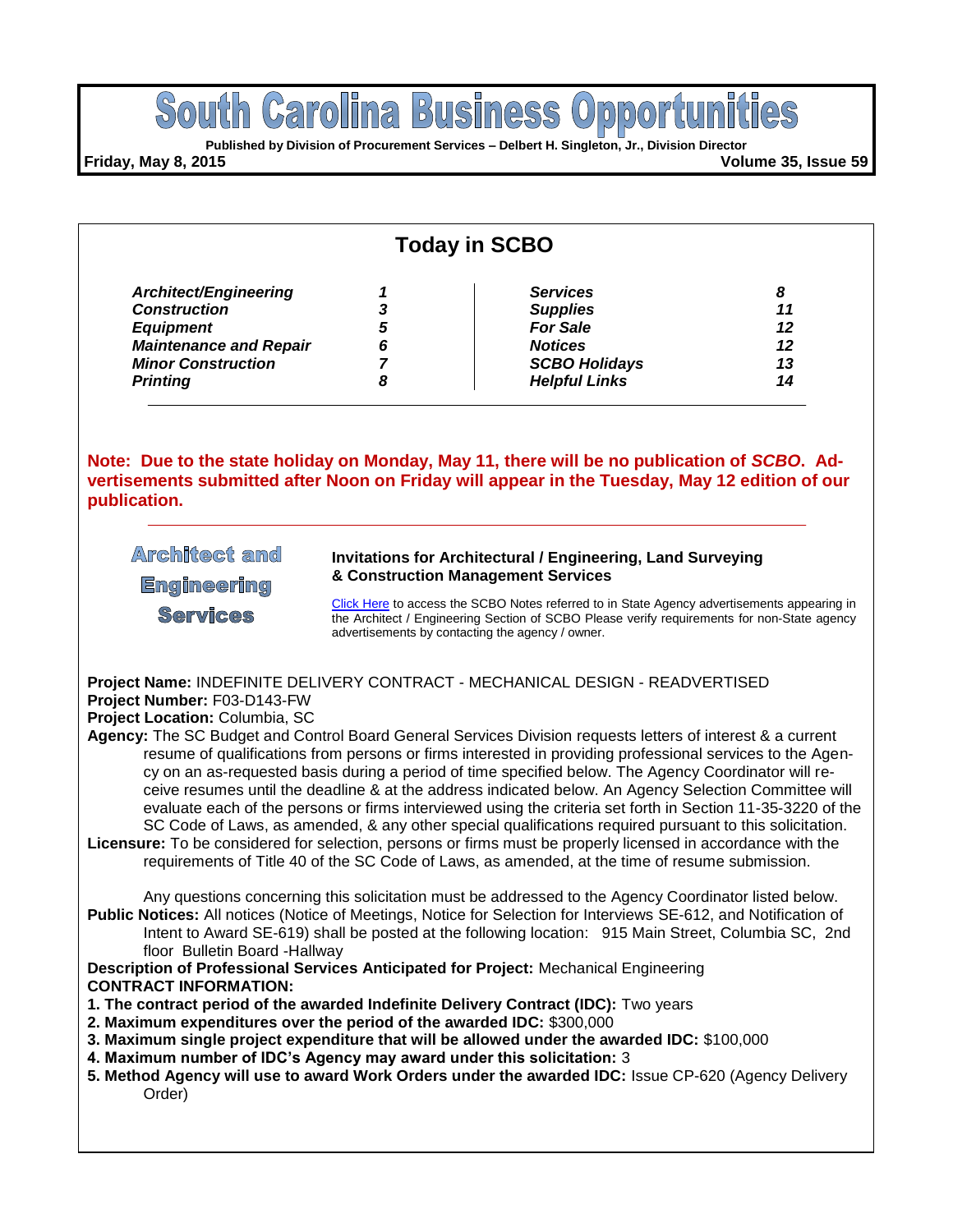| 6. Terms and Conditions of the IDC may be viewed at: 915 Main Street, Columbia, SC 29201, contract SE-<br>640                                                                                                                                                                                                                                   |
|-------------------------------------------------------------------------------------------------------------------------------------------------------------------------------------------------------------------------------------------------------------------------------------------------------------------------------------------------|
| 7. Minimum dollar value of services Agency will procure under each awarded IDC (Check box if Applica-<br>ble): $n/a$                                                                                                                                                                                                                            |
| Note: Interested persons & firms should submit a current standard federal form 330. The name & contact infor-<br>mation, including email, of a primary contact; a certification stating whether the person or firm is a resi-<br>dent of SC (see SC code section 11-35-3215). And the following<br>Additional Information: 5 copies, front only |
| To submit confidential information, see http://procurement.sc.gov/PS/general/scbo/SCBO_Notes_060512.pdf In<br>accordance with the SC Green Purchasing Initiative, submittals cannot exceed 20 pages, front & back,<br>including covers, which must be soft - no hard note books. The Standard Federal Form is not included<br>in this count.    |
| All Written Communications With Parties Submitting Information: will be via email                                                                                                                                                                                                                                                               |
| Resume Deadline Date: 5/26/2015<br><b>Time: 2:00pm</b>                                                                                                                                                                                                                                                                                          |
| Number of Copies: Five. Agency will not accept submittals via email. Submittals via email shall be in a Porta-<br>ble Document Format (pdf)                                                                                                                                                                                                     |
| Agency: SCB&CB / General Services/ Construction and Planning                                                                                                                                                                                                                                                                                    |
| <b>Agency Project Coordinator: Robert Simkins</b><br>Title: Project manager                                                                                                                                                                                                                                                                     |
| Address: 921 Main Street, Columbia, SC 29201                                                                                                                                                                                                                                                                                                    |
| E-mail: rsimkins@gs.sc.gov                                                                                                                                                                                                                                                                                                                      |
| Telephone: 803-413-0642                                                                                                                                                                                                                                                                                                                         |
| Fax: 803-734-6815                                                                                                                                                                                                                                                                                                                               |
|                                                                                                                                                                                                                                                                                                                                                 |
| Project Name: MECHANICAL INDEFINITE DELIVERY CONTRACT - BLATT PE CENTER - REPLACE AHU 2                                                                                                                                                                                                                                                         |
| Project Number: H27-D205-FW                                                                                                                                                                                                                                                                                                                     |
| Description Of Construction Services: The University is seeking licensed mechanical contractors on an "as                                                                                                                                                                                                                                       |
| needed" basis with an AC (5) and HT (5) license. The method of procurement will be the low-bid meth-<br>od and the project is "Replace AHU#2 at the Blatt PE Center". Minority and small business participation<br>is encouraged.                                                                                                               |
| Project Location: Columbia, SC                                                                                                                                                                                                                                                                                                                  |
| <b>Bid Security Required: Yes</b>                                                                                                                                                                                                                                                                                                               |
| Bidding Documents / Plans May Be Obtained From: http://purchasing.sc.edu/                                                                                                                                                                                                                                                                       |
| Note: Bidders must obtain bidding Documents/Plans from the above listed source(s) to be listed as an official                                                                                                                                                                                                                                   |
| plan holder. Only those bidding documents / plans obtained from the source(s) are official. Bidders that<br>rely on copies of bidding documents / plans obtained from any other source do so at their own risk. All                                                                                                                             |
| written communications with official plan holders & bidders will be via email or website posting.                                                                                                                                                                                                                                               |
| In Addition To The Above Official Source(s) Bidding Documents / Plans Are Also Available At: No other                                                                                                                                                                                                                                           |
| source (USC Purchasing website only). Bidder will be responsible for check the Purchasing Website for                                                                                                                                                                                                                                           |
| any and all Addenda.                                                                                                                                                                                                                                                                                                                            |
| Agency: University of South Carolina<br>Agency Project Coordinator: Lind Jackson                                                                                                                                                                                                                                                                |
| Address: 743 Greene Street, Columbia, SC 29208                                                                                                                                                                                                                                                                                                  |
| E-mail: ljackson@fmc.sc.edu                                                                                                                                                                                                                                                                                                                     |
|                                                                                                                                                                                                                                                                                                                                                 |
| Telephone: 803-777-3489                                                                                                                                                                                                                                                                                                                         |
| Fax: 803-777-7334<br>Pre-Bid Conf./Site Visit: Yes, non-mandatory                                                                                                                                                                                                                                                                               |

**Pre-Bid Date/Time:** 5/18/2015 10:00am

**Place:** 743 Greene St., Cola, SC 29208 Rm#53

**Bid Closing Date/Time:** 6/9/2015 2:00pm

**Place:** 743 Greene St., Cola, SC 29208 Rm#53

**Mail/Hand Deliver Bids To:** Lind Jackson [mark envelope "Bid enclosed"], 743 Greene St., Columbia, SC 29208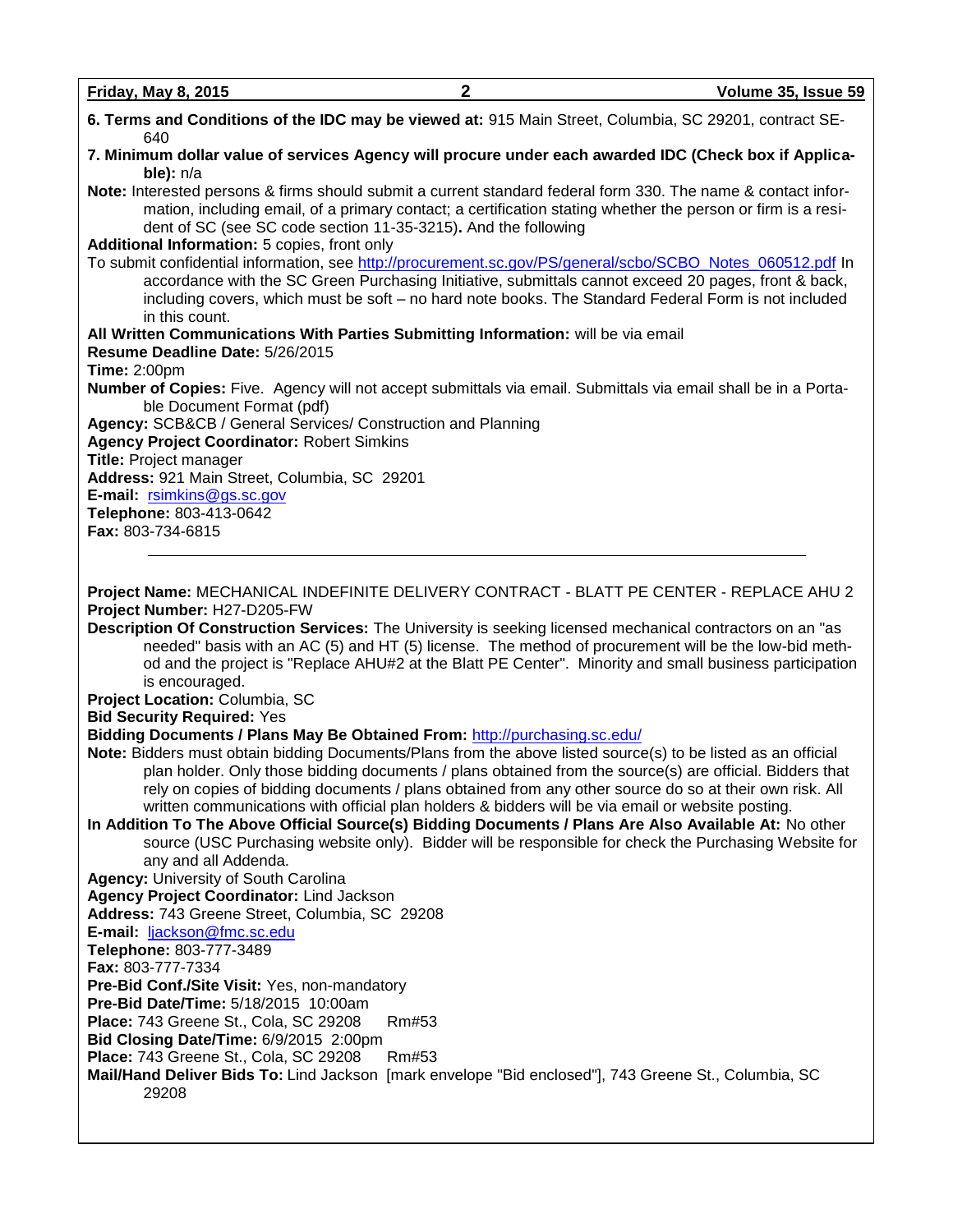# Comstruction

#### **Invitations for Construction Bids**

Please verify requirements for non-State agency advertisements by contacting the agency / owner. Projects expected to cost less than \$50,000 are listed under the Minor Construction heading.

**Project Name:** 819 BARNWELL STREET EXTERIOR PAINTING AND REPAIRS - REBID

**Project Number:** H27-6100-B

**Project Location:** Columbia, SC

**Bid Security Required:** Yes **Performance Bond Required:** Yes **Payment Bond Required:** Yes **Construction Cost Range:** \$40,000 - \$90,0000

**Description of Project:** Removal of lead based paint and miscellaneous asbestos, exterior wood repairs, and exterior painting. Change in scope from original bid: reduce qualification requirements for abatement contractor and request alternate bid for less removal of existing paint. Small and minority business participation is highly encouraged. Site visit will be part of the pre-bid conference. Contractor may be subject to performance appraisal at close of project.

### **Bidding Documents / Plans May Be Obtained From:** <http://purchasing.sc.edu/>

**Note:** Bidders must obtain bidding Documents/Plans from the above listed source(s) to be listed as an official plan holder. Only those bidding documents / plans obtained from the source(s) are official. Bidders that rely on copies of bidding documents / plans obtained from any other source do so at their own risk. All written communications with official plan holders & bidders will be via email or website posting. **Architect/Engineer:** Watson Tate Savory Architects **A/E Contact:** Sanders Tate **A/E Address:** 1316 Washington Street, Columbia, SC 29201 **A/E E-mail:** [state@watsontatesavory.com](mailto:state@watsontatesavory.com) **A/E Telephone:** 803-799-5181 **A/E Fax:** 803-799-7334 **Note:** All questions & correspondence concerning this Invitation to Bid shall be addressed to the A/E. **Agency/Owner:** University of South Carolina **Name & Title of Agency Coordinator:** Lind Jackson **Address:** 743 Greene Street, Columbia, SC 29208 **E-mail:** [ljackson@fmc.sc.edu](mailto:ljackson@fmc.sc.edu) **Telephone:** 803-777-3489 **Pre-Bid Conf./Site Visit:** Yes, non-mandatory **Pre-Bid Date/Time:** 5/21/2015 10:00am **Place:** 743 Greene St., Cola, SC/Canteen (with site visit) **Bid Closing Date/Time:** 6/3/2015 2:00pm **Place:** 743 Greene St., Cola, SC conference room #53 **Hand Deliver Bids To:** Lind Jackson (Mark envelope "Bid Enclosed"), 743 Greene St, Columbia, SC 29208

**Project Name:** TRI-DEVELOPMENT CENTER OF AIKEN COUNTY, INC. (RENOVATED DAY PROGRAM FACILITY) IN BEECH ISLAND, SOUTH CAROLINA

**Project Location:** 5080 Jefferson Davis Highway, Beech Island, South Carolina 29842 **Bid Security Required:** Yes **Performance Bond Required:** Yes **Payment Bond Required:** Yes **Description of Project:** THIS IS NOT A STATE PROJECT! The project consists of renovations to the existing slab on grade pre-engineered building. Renovations include plumbing, electrical and HVAC modifications associated with new wall construction and room arrangements. New finishes are required in the majority of the spaces. Sitework associated with the intended use of the facility will consist of some asphalt removal, asphalt modification, new curb and gutter work, striping and a new entry to the site. Concrete walkways, canopies and covered drop-off area are included as part of the base bid. Bid documents are only available on CD Rom in PDF format. Contractor may be subject to performance appraisal at close of project.

**Bidding Documents / Plans May Be Obtained From:** The A-E office **Plan Deposit:** \$20.00, nonrefundable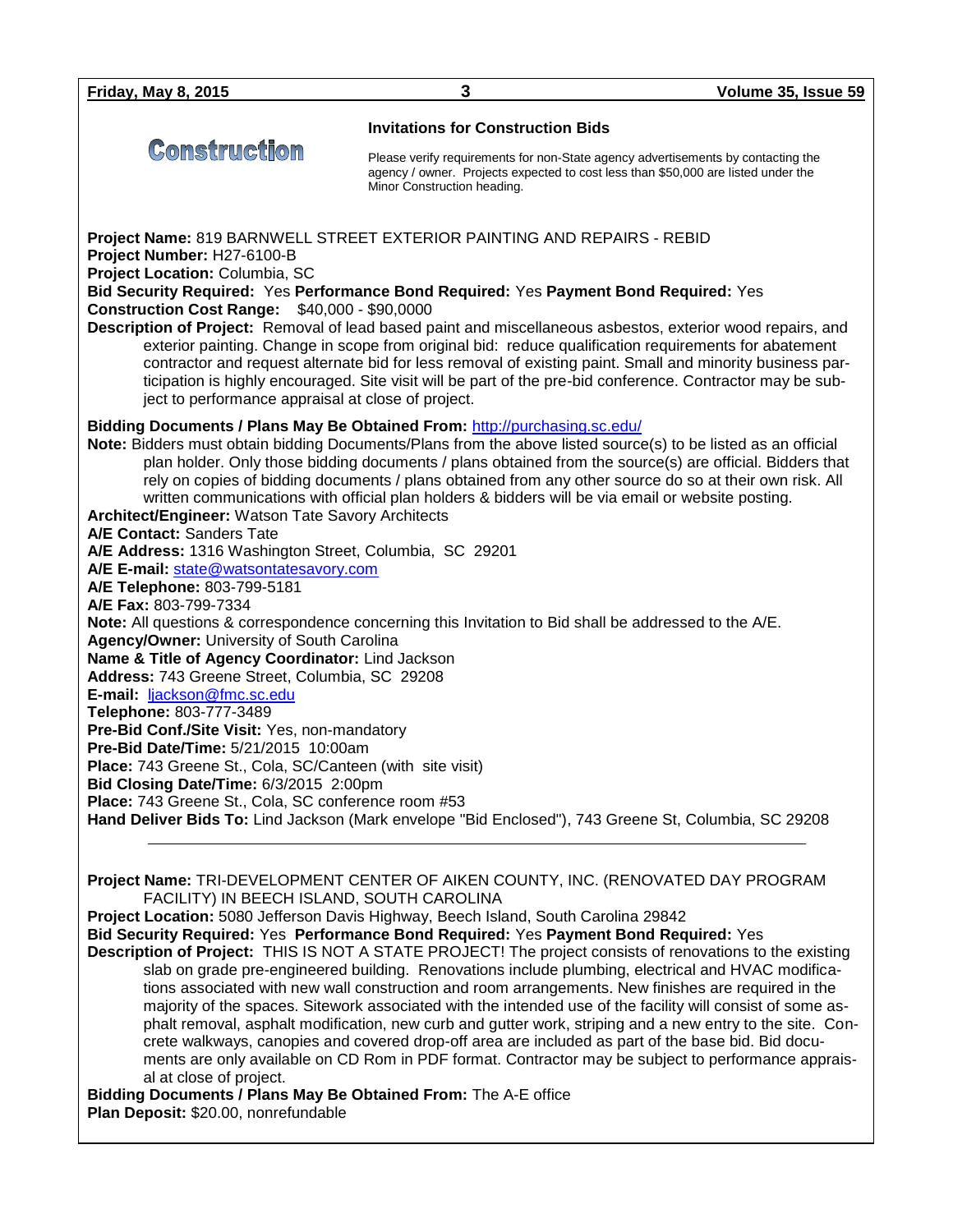| <u>Friday, May 8, 2015</u>                                 | 4                                                                                                                                                                                                                                                                                                                             | Volume 35, Issue 59                                                                                      |
|------------------------------------------------------------|-------------------------------------------------------------------------------------------------------------------------------------------------------------------------------------------------------------------------------------------------------------------------------------------------------------------------------|----------------------------------------------------------------------------------------------------------|
|                                                            | Note: Bidders must obtain bidding Documents/Plans from the above listed source(s) to be listed as an official<br>rely on copies of bidding documents / plans obtained from any other source do so at their own risk. All<br>written communications with official plan holders & bidders will be via email or website posting. | plan holder. Only those bidding documents / plans obtained from the source(s) are official. Bidders that |
|                                                            | In Addition To The Above Official Source(s) Bidding Documents / Plans Are Also Available At:                                                                                                                                                                                                                                  |                                                                                                          |
|                                                            |                                                                                                                                                                                                                                                                                                                               | http://qap.questcdn.com/qap/projects/prj_browse/ipp_prj_browse.html?group=3609948&provider=36099         |
| Architect/Engineer: Goforth Brown & Associates, Inc.       | 48 (\$10.00 non-refundable deposit) and www.reedconstructiondata.com and www.construction.com.                                                                                                                                                                                                                                |                                                                                                          |
| A/E Contact: Daisy Sellers-Bostick                         |                                                                                                                                                                                                                                                                                                                               |                                                                                                          |
| A/E Address: 1413 West Evans Street, Florence, SC 29501    |                                                                                                                                                                                                                                                                                                                               |                                                                                                          |
| A/E E-mail: questions@gbaflo.com                           |                                                                                                                                                                                                                                                                                                                               |                                                                                                          |
| A/E Telephone: 843-665-5868 ext. 313                       |                                                                                                                                                                                                                                                                                                                               |                                                                                                          |
| A/E Fax: 843-669-7596                                      |                                                                                                                                                                                                                                                                                                                               |                                                                                                          |
|                                                            | Note: All questions & correspondence concerning this Invitation to Bid shall be addressed to the A/E.                                                                                                                                                                                                                         |                                                                                                          |
| Agency/Owner: Tri-Development Center of Aiken County, Inc. |                                                                                                                                                                                                                                                                                                                               |                                                                                                          |
| Name & Title of Agency Coordinator: Ralph E. Courtney      |                                                                                                                                                                                                                                                                                                                               |                                                                                                          |
| Address: 1016 Vaucluse Road, Aiken, SC 29801               |                                                                                                                                                                                                                                                                                                                               |                                                                                                          |
| E-mail: rcourtney@aikentdc.org                             |                                                                                                                                                                                                                                                                                                                               |                                                                                                          |
| Telephone: 803-642-8811                                    |                                                                                                                                                                                                                                                                                                                               |                                                                                                          |
| <b>Fax: 803-642-8806</b>                                   |                                                                                                                                                                                                                                                                                                                               |                                                                                                          |
| Pre-Bid Conf./Site Visit: Yes, non-mandatory               |                                                                                                                                                                                                                                                                                                                               |                                                                                                          |
| Pre-Bid Date/Time: 5/28/2015 11:00am                       |                                                                                                                                                                                                                                                                                                                               |                                                                                                          |
| Place: 5080 Jefferson Davis Highway, Beech Island, SC      |                                                                                                                                                                                                                                                                                                                               |                                                                                                          |
| Bid Closing Date/Time: 6/11/2015, 2:00pm                   |                                                                                                                                                                                                                                                                                                                               |                                                                                                          |
| Place: 1016 Vaucluse Road, Aiken, SC                       |                                                                                                                                                                                                                                                                                                                               |                                                                                                          |
| Road, Aiken, SC 29801                                      | Hand Deliver Bids To: Mr. Ralph E. Courtney, Tri-Development Center of Aiken County, Inc., 1016 Vaucluse                                                                                                                                                                                                                      |                                                                                                          |
| 29802                                                      | Mail Bids To: Mr. Ralph E. Courtney, Tri-Development Center of Aiken County, Inc., PO Box 698, Aiken, SC                                                                                                                                                                                                                      |                                                                                                          |

### **CONSTRUCTION OF GREENVILLE CO. SUMMARY COURT**

The County of Greenville is seeking sealed bids from vendors to provide the construction of the Greenville County Summary Court located in Travelers Rest, SC.

A copy of the solicitation can be obtained from Greenville County's website [\(http://www.greenvillecounty.org/Purchasing\\_Dept/Bids.asp\)](http://www.greenvillecounty.org/Purchasing_Dept/Bids.asp) or by calling the Procurement Services Division at 864-467-7200.

The responses will be received at the County of Greenville, Procurement Services Division, 301 University Ridge, Suite 100, Greenville, SC 29601 until 3:30pm on 6/2/2015, then publicly opened. Please mark your envelope to read "IFB# 66-06/02/15."

A pre-bid meeting will be held at 10:00am on 5/19/2015 at 301 University Ridge, Suite 100, Greenville, SC 29601.

The specifications and drawings are available on CD-ROM for \$50.00 per CD which is non-refundable. The CD may be purchased at the Greenville County Procurement Services Division, 301 University Ridge, Suite 100, Greenville, SC 29601, between the hours of 8:30am to 5:00am, Monday through Friday. CD's will not be mailed.

All questions concerning this IFB are to be submitted in writing to Nadine Chasteen, CPPO, CPPB, Procurement Services Division, County of Greenville, 301 University Ridge, Suite 100, Grenville, SC 29601.The questions may be mailed to 301 University Ridge, Suite 100, Greenville, SC 29601, faxed to 864-467-7304, or emailed to [nchasteen@greenvillecounty.org](mailto:nchasteen@greenvillecounty.org) no later than 5:00pm, 5/26/2015.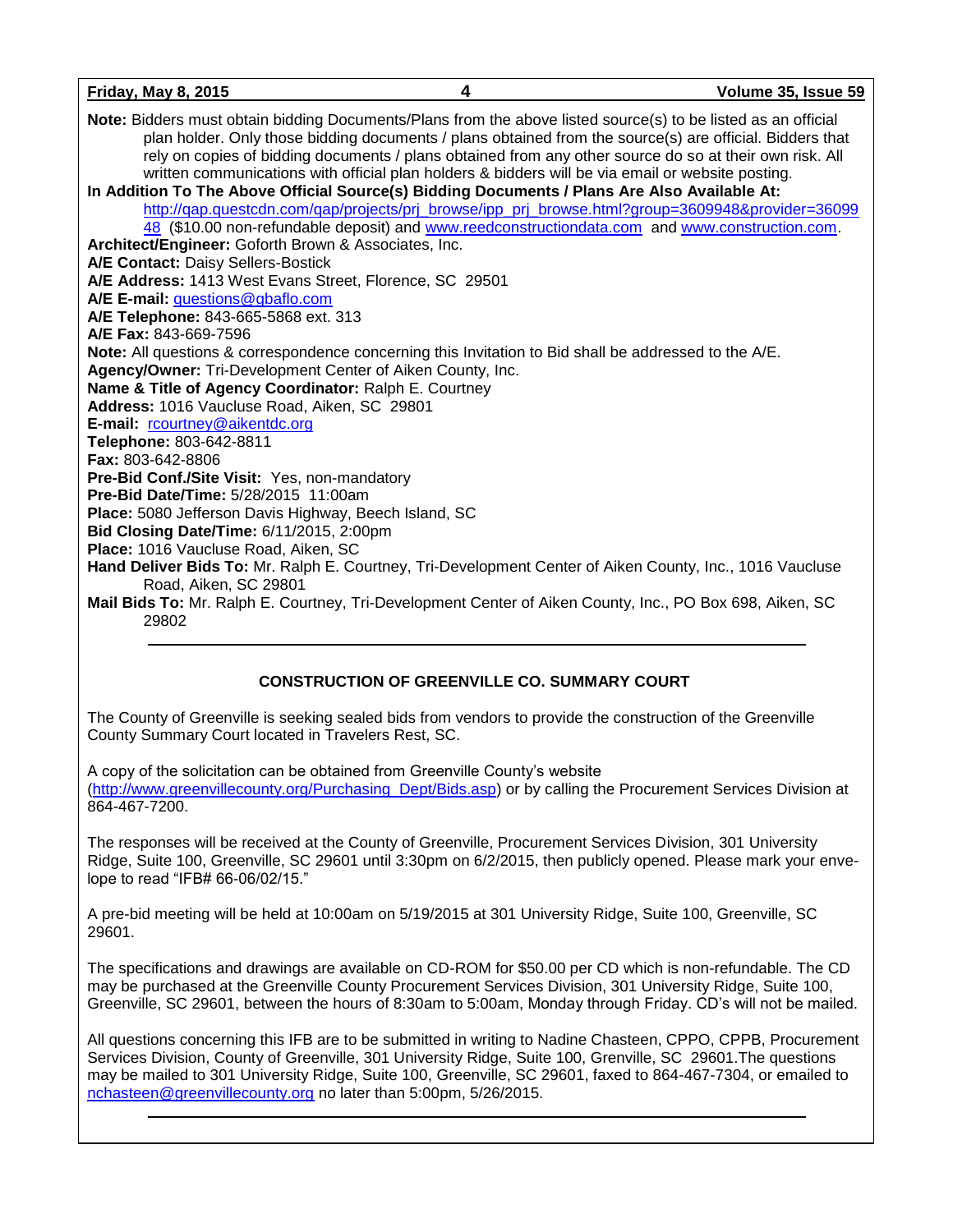### **READVERTISEMENT – BID DATE EXTENDED**

#### **CONSTRUCTION SERVICES FOR FIRE ALARM SYSTEM AT THE SPARTA PASSENGER CENTER**

The City of Spartanburg issues addendum (1) which includes the credential/ license pertinent for this installation which includes but not limited to Fire Alarms.

Additional inclusion:

- A deduct on replacement of cable. ( see price page)
- Set of drawings PDF. Drawing will be posted.
- Bid Protest Procedures

#### **BID DATE EXTENDED:**

Sealed Proposals shall be submitted to Carl Wright, Procurement and Property Manager, on or before 5/19/2015, no later than 3:00pm, City Hall, 145 W. Broad Street, at which time they will be publicly opened and read aloud in the Training Room, same location.

**Equipment** 

**Description:** THERMAL ANALYSIS SYSTEM, IMPLEMENTATION AND TRAINING FOR USC UPSTATE **Solicitation Number:** USC-IFB-2801-LW **Delivery Point:** USC Upstate **Submit Offer By:** 5/22/2015 3:00pm **Purchasing Agency:** USC 1600 Hampton Street, Columbia, SC 29208 **Buyer:** Lana Widener **Direct Inquiries To:** 803-777-7776 / [llw@sc.edu](mailto:llw@sc.edu) **Download Solicitation From:** The bid package is available through the USC Purchasing website: <http://purchasing.sc.edu/> or call the USC bid line at 803-777-0255.

**Description:** AIR COMPRESSOR AND AIR DRYER **Solicitation Number:** 61658239 **Delivery Point:** Clemson, SC **Submit Offer By:** 5/19/2015 11:00am **Purchasing Agency:** Clemson University, Procurement Services, Administrative Services Bldg.,108 Perimeter Rd., Clemson, SC 29634 **Buyer:** Jody Burgess, 864-650-8050, [jodyb@clemson.edu](mailto:jodyb@clemson.edu) **Download Solicitation From:** Online solicitations only. Solicitations can be viewed at

[www.clemson.edu/cfo/procurement/vendors](http://www.clemson.edu/cfo/procurement/vendors)

**Description:** ROLL OFF CONTAINERS **Solicitation Number:** 0515 Roll Off Containers **Delivery Point:** Winnsboro, SC **Submit Offer By:** 5/28/2015 10:00am **Purchasing Agency:** Fairfield County Council, PO Drawer 60, 350 Columbia Road, Winnsboro, SC 29180 **Buyer:** Brian Boulware, [brian.boulware@fairfield.sc.gov](mailto:brian.boulware@fairfield.sc.gov) **Download Solicitation From:** [www.fairfieldsc.com](http://www.fairfieldsc.com/)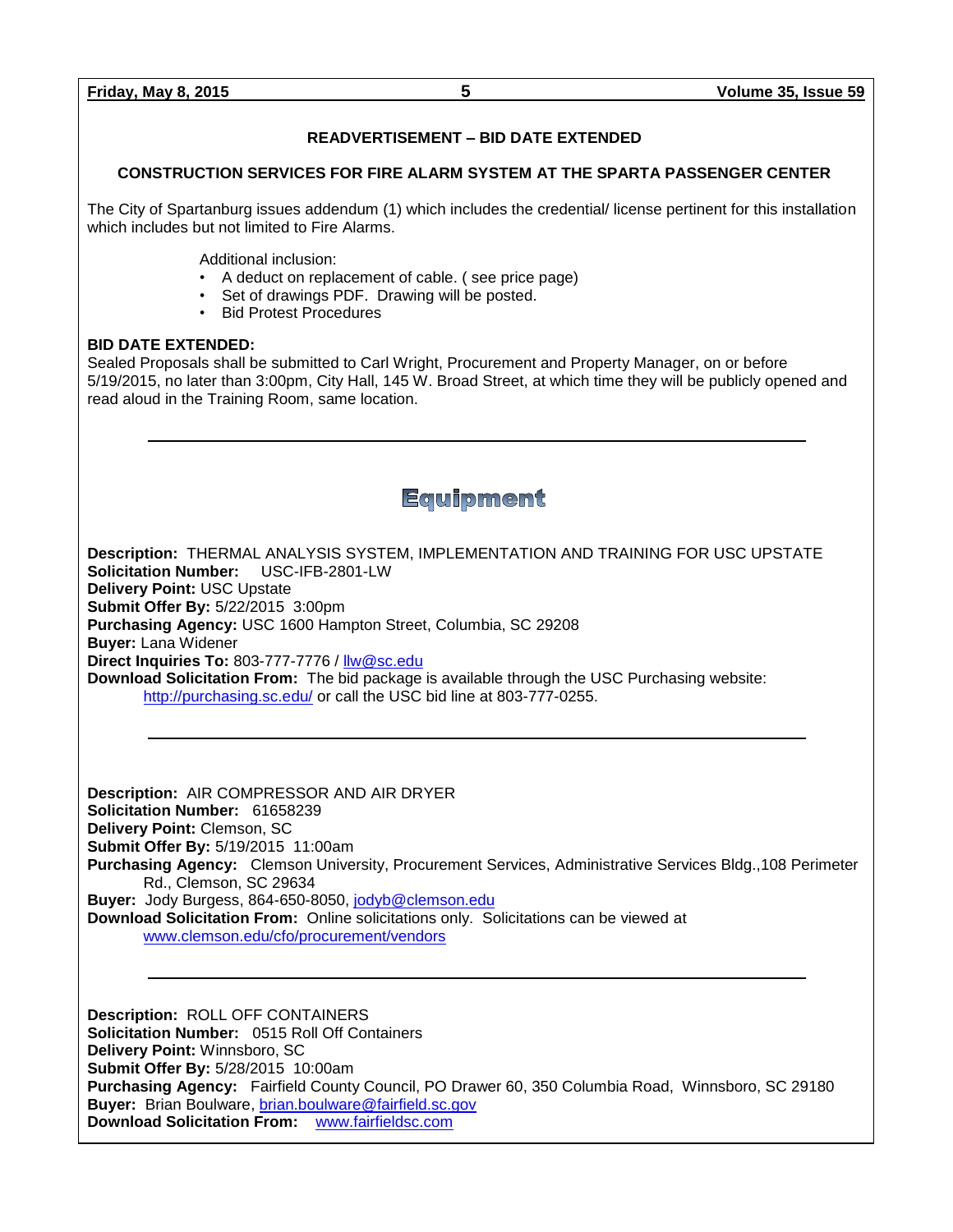#### **CHARLESTON AREA REGIONAL TRANSPORTATION AUTHORITY**

#### **RFQ NO. 2015-002 -- HEAVY-DUTY 40' TRANSIT COACHES**

Request for Qualifications from qualified firms will be received by the Charleston Area Regional Transportation Authority (CARTA), 36 John Street, Charleston, SC 29403, to provide heavy-duty 40' transit coaches for the Charleston Area Regional Transportation Authority (CARTA).

Proposals will be received until 3:00pm on 06/05/2015, at which time respondents to this request will be publicly identified. No other information will be disclosed. The following procurement schedule will apply:

> 05/08/15, FRI @ 3:00 PM/EST RFQ will be publicly available 05/22/15, FRI @ 3:00 PM/EST Deadline for written questions 05/29/15, FRI @ 3:00 PM/EST Deadline for written responses to questions 06/05/15, FRI @ 3:00 PM/EST Deadline for receipt of responses

This solicitation does not commit CARTA to award a contract, to pay any cost incurred in the preparation of proposals submitted, or to procure or contract for the services. CARTA reserves the right to accept or reject, any, all, or any part of offers received as a result of this request, or to cancel in part or in its entirety this Request for Proposals if it is in the best interests of the CARTA to do so.

#### **CITY OF FLORENCE, FUEL DISPENSERS**

The City of Florence is accepting sealed bids from qualified vendors to for the purchase, delivery, and installation of two (2) Gasboy 9800K Atlas Series Dual Hose Dispensers.

Bid Opening Date/Time: 5/26/2015 at 2:00pm. Location for the Receipt of Bids: The City Center located at 324 Evans Street, Florence, SC 29501.

The invitation to bid document can be found on our website www.cityofflorence.com at the purchasing and bids link or by contacting: Lynwood F. Givens by e-mail: [lgivens@cityofflorence.com](mailto:lgivens@cityofflorence.com) or by fax at 843-665-3111.

Mailing Address: City of Florence, Office of Purchasing and Contracting, 324 W. Evans Street Florence, SC 29501.

This solicitation does not commit the City of Florence to award a contract, to pay any costs incurred in the preparation of an invitation to bid, or to procure or contract for services. The City of Florence reserves the right to reject any and all responses, to cancel this solicitation, and to make an award deemed in its own best interest.

## **Maintenance and Repair**

#### **PAINTING CONTRACTOR**

DESCRIPTION: Clover School District Two is requesting proposals from qualified companies to do interior painting at Bethany Elementary School. Painting Contractor is to provide all labor and materials as needed per the specifications.

Solicitation: 14-1016 Deadline To Request RFP Package: 5/14/2015 Pre-Bid Meeting 5/19/2015 at 10am at the Maintenance Shop, 978 Bethel Street, Clover, SC

(RFP DUE 5/26/2015 2:00pm) Clover School District Two, Procurement Dept., 604 Bethel St., Clover, SC 29710

To request a RFQ package please e-mail request to: [jerry.holliday@clover.k12.sc.us](mailto:jerry.holliday@clover.k12.sc.us) or fax to ATTN: Jerry Holliday 803-222-8003.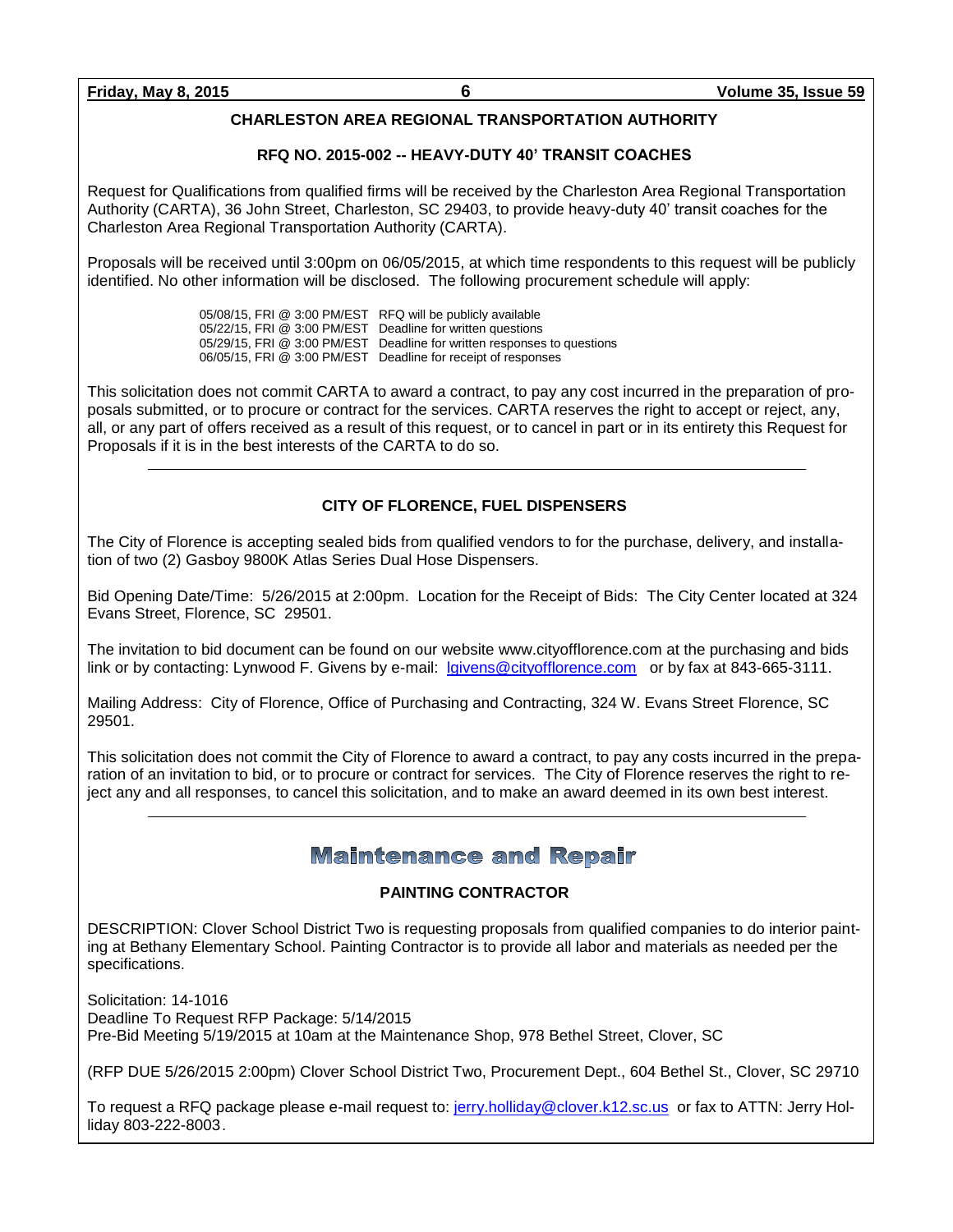| <b>Friday, May 8, 2015</b>                                                                                                                                                                                                                                                                                                                                                                                                                                                                                                                                                                                                                                                                                                                                                                                                                                                                                                                                                                                                                                                                                                                                                                                                                                                                                                                                                                                                                                                                                                                                                                                                                                                                                                                                                                                                                                                                                                                                                                                                                                                                                                                                                                                                                                                                                                                                                                                                                                                                                                                        | 7                                                                 | Volume 35, Issue 59                                                                                                                                                                                                          |  |  |
|---------------------------------------------------------------------------------------------------------------------------------------------------------------------------------------------------------------------------------------------------------------------------------------------------------------------------------------------------------------------------------------------------------------------------------------------------------------------------------------------------------------------------------------------------------------------------------------------------------------------------------------------------------------------------------------------------------------------------------------------------------------------------------------------------------------------------------------------------------------------------------------------------------------------------------------------------------------------------------------------------------------------------------------------------------------------------------------------------------------------------------------------------------------------------------------------------------------------------------------------------------------------------------------------------------------------------------------------------------------------------------------------------------------------------------------------------------------------------------------------------------------------------------------------------------------------------------------------------------------------------------------------------------------------------------------------------------------------------------------------------------------------------------------------------------------------------------------------------------------------------------------------------------------------------------------------------------------------------------------------------------------------------------------------------------------------------------------------------------------------------------------------------------------------------------------------------------------------------------------------------------------------------------------------------------------------------------------------------------------------------------------------------------------------------------------------------------------------------------------------------------------------------------------------------|-------------------------------------------------------------------|------------------------------------------------------------------------------------------------------------------------------------------------------------------------------------------------------------------------------|--|--|
|                                                                                                                                                                                                                                                                                                                                                                                                                                                                                                                                                                                                                                                                                                                                                                                                                                                                                                                                                                                                                                                                                                                                                                                                                                                                                                                                                                                                                                                                                                                                                                                                                                                                                                                                                                                                                                                                                                                                                                                                                                                                                                                                                                                                                                                                                                                                                                                                                                                                                                                                                   |                                                                   |                                                                                                                                                                                                                              |  |  |
| Minor<br><b>Construction</b>                                                                                                                                                                                                                                                                                                                                                                                                                                                                                                                                                                                                                                                                                                                                                                                                                                                                                                                                                                                                                                                                                                                                                                                                                                                                                                                                                                                                                                                                                                                                                                                                                                                                                                                                                                                                                                                                                                                                                                                                                                                                                                                                                                                                                                                                                                                                                                                                                                                                                                                      | <b>Invitations for Minor Construction Quotes</b><br>agency/owner. | SCBO Notes referred to in State Agency advertisements appearing in the<br>Minor Construction Section of SCBO can be found at Click Here. Please<br>verify requirements for non-State agency advertisements by contacting the |  |  |
| Project Name: ASBESTOS REMOVAL AT WHITE HOUSE<br>Project Number: 1415-36<br>Project Location: Darlington, SC<br>Bid Security Required: No Performance Bond Required: No Payment Bond Required: No<br><b>Construction Cost Range: \$25,000 - \$50,000</b><br>Description of Project: The specific scope of work includes: asbestos abatement of a 9,000 square foot 2 sto-<br>ry residential structure with a basement. The abatement will include removal and disposal of all asbes-<br>tos containing joint compound and associated drywall. All work must be performed in accordance with<br>all State and Federal regulations by a SC-DHEC Licensed Abatement contractor. In addition, an under-<br>ground fuel oil tank will be removed and properly disposed of in accordance with all State and Federal<br>regulations. A copy of a comprehensive asbestos inspection report and specifications for the abatement<br>project are included in the specifications for this project. The material included in the scope of work is a<br>follows: ceiling skim coat- 4,500 sf, vinyl flooring and glue-345 sf, transite-32 sf, light fixture insulation-6<br>sf, built-up roofing-1,216 sf, roof flashing-176 lf, and a 1,000 gallon fuel oil tank. The work is to be done<br>at the White House Building, 131 Park Street, Darlington, SC 29532. All work must be completed within<br>30 days after contract award.<br>Bidding Documents / Plans May Be Obtained From: Bill Pastor at 843-398-2260 or Wil-<br>liam.Pastor@darlington.k12.sc.us<br>Architect/Engineer: Darlington County School District<br><b>A/E Contact: William Pastor</b><br>A/E Address: 102 Park Street, Darlington, SC 29532<br>A/E E-mail: William.Pastor@darlington.k12.sc.us<br>A/E Telephone: 843-398-2260<br>A/E Fax: 843-398-5001<br><b>Agency/Owner: Darlington County School District</b><br>Name & Title of Agency Coordinator: Nan Johnson, Procurement Specialist<br>Address: 120 E. Smith Avenue, Darlington, SC<br>E-mail: Nannette.Johnson@darlington.k12.sc.us<br>Telephone: 843-398-2272<br>Fax: 843-398-2240<br>Pre-Bid Conf./Site Visit: Yes, non-mandatory<br>Pre-Bid Date/Time: 5/15/2015 10:00am<br>Place: 131 St John's Street, Darlington, SC 29532<br>Bid Closing Date/Time: 5/21/2015 11:00am<br>Place: Darlington County School District Administrative Office, 120 E. Smith Avenue, Darlington, SC<br>Mail/Hand Deliver Bids To: Nan Johnson, Procurement, Darlington County School District, 120 E. Smith Ave-<br>nue, Darlington, SC 29532 |                                                                   |                                                                                                                                                                                                                              |  |  |
| Project Name: MULLINS HVAC REPLACEMENTS<br>Project Number: 2015-05-27<br>Project Location: 151 E Front Street. / 843 Millers Road<br>Bid Security Required: No Performance Bond Required: No Payment Bond Required: No<br>Description of Project: Replacement of HVAC Systems in two Fire Stations<br>Bidding Documents / Plans May Be Obtained From: City Website - http://www.mullinssc.us/<br><b>Architect/Engineer: Rast Dallery Engineers</b><br>A/E Contact: Robert Dallery<br>A/E Address: 514 Alder Street, Myrtle Beach, SC 29577                                                                                                                                                                                                                                                                                                                                                                                                                                                                                                                                                                                                                                                                                                                                                                                                                                                                                                                                                                                                                                                                                                                                                                                                                                                                                                                                                                                                                                                                                                                                                                                                                                                                                                                                                                                                                                                                                                                                                                                                        |                                                                   |                                                                                                                                                                                                                              |  |  |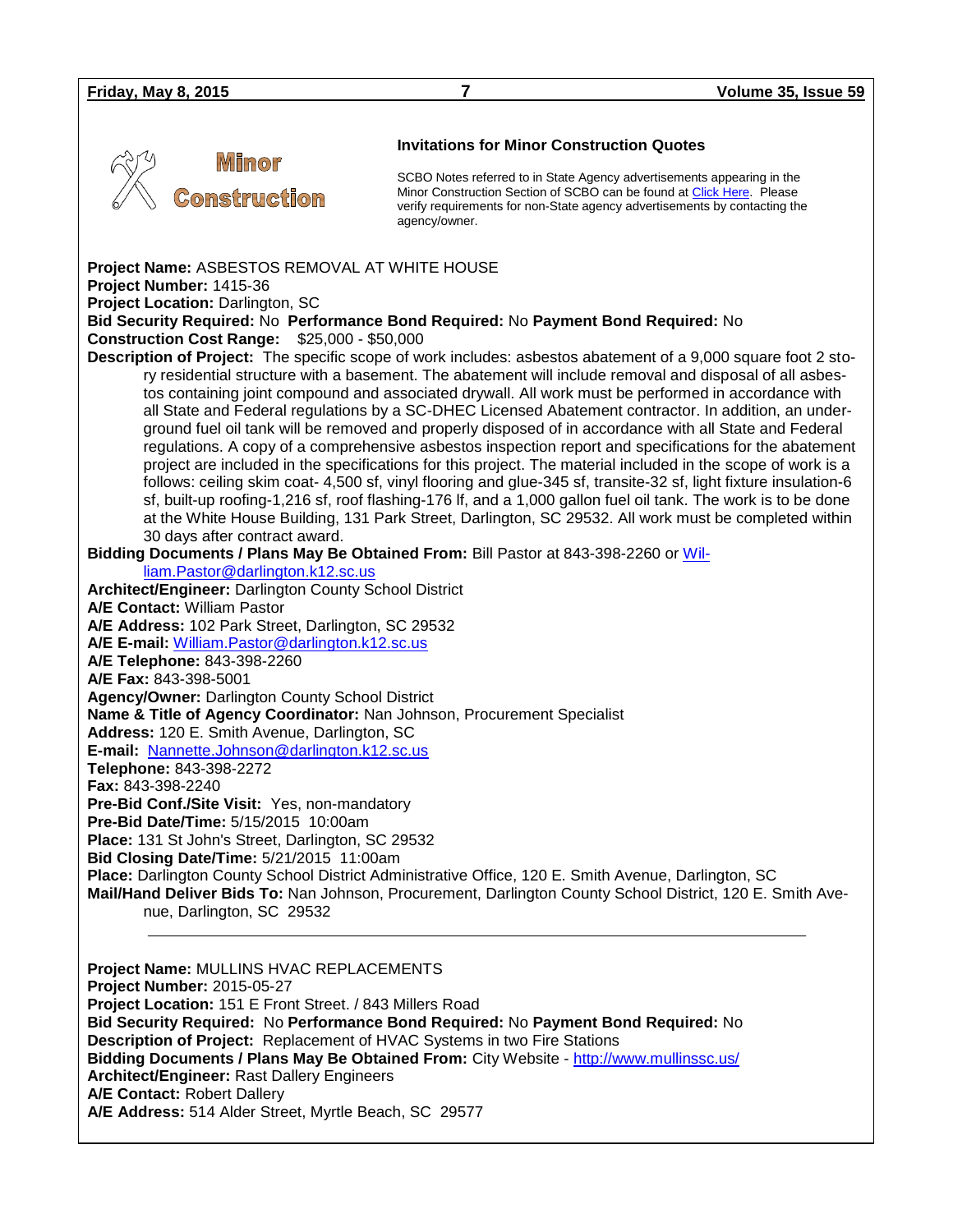**A/E E-mail:** 843-232-0408 **Agency/Owner:** City of Mullins **Name & Title of Agency Coordinator:** David Hudspeth, City Administrator **Address:** PO Drawer 408, Mullins, SC 29574 **E-mail:** [dhudspeth@mullinssc.us](mailto:dhudspeth@mullinssc.us) **Telephone:** 843-464-9583 **Fax:** 843-464-5202 **Bid Closing Date/Time:** 5/27/2015 2:00pm **Place:** Mullins City Hall - 151 E Front Street **Hand Deliver Bids To:** City Administrator - Re: HVAC Bid, 151 E Front Street, Mullins, SC 29574 **Mail Bids To:** City Administrator - Re: HVAC Bid, PO Drawer 408, Mullins, SC 29574

# Printing

**Description:** SCC PLANNER AND HANDBOOK 2015-2016 **Solicitation Number:** SCC-325 **Delivery Point:** Spartanburg, SC **Submit Offer By:** 5/18/2015 2:00pm **Purchasing Agency:** Spartanburg Community College Business I-85 and New Cut Rd Spartanburg, SC 29303 **Buyer:** Tami Steed, 864-592-4671, [steedt@sccsc.edu](mailto:steedt@sccsc.edu) **Download Solicitation From:** [www.sccsc.edu/purchasing-solicitations](http://www.sccsc.edu/purchasing-solicitations)

# Services

**Description:** GROUNDWATER MONITORING-HUNTING ISLAND **Solicitation Number:** 5400009553 **Site Visit:** By appt. **Location:** Hunting Island State Park, 2555 Sea Island Pkwy., Hunting Island, SC 29920 **Submit Offer By:** 05/27/2015 3:00pm **Purchasing Agency:** SC Dept. Parks, Recreation & Tourism 1205 Pendleton Street, Room 517 Columbia, SC 29201 **Buyer:** JAMES JACKSON **Email:** [Jjackson@scprt.com](mailto:Jjackson@scprt.com) **Phone:** 803-734-1302 **Download Solicitation From:** 

<http://webprod.cio.sc.gov/SCSolicitationWeb/solicitationAttachment.do?solicitnumber=5400009553>

**Description:** WASTEWATER TREATMENT SVC.-HUNTING ISLAND **Solicitation Number:** 5400009595 **Site Visit:** By appt. **Location:** Hunting Island State Park, 2555 Sea Island Pkwy., Hunting Island, SC 29920 **Submit Offer By:** 05/28/2015 3:00pm **Purchasing Agency:** SC Dept. Parks, Recreation & Tourism 1205 Pendleton Street, Room 517 Columbia, SC 29201 **Buyer:** JAMES JACKSON **Email:** [Jjackson@scprt.com](mailto:Jjackson@scprt.com) **Phone:** 803-734-1302 **Download Solicitation From:**  <http://webprod.cio.sc.gov/SCSolicitationWeb/solicitationAttachment.do?solicitnumber=5400009595>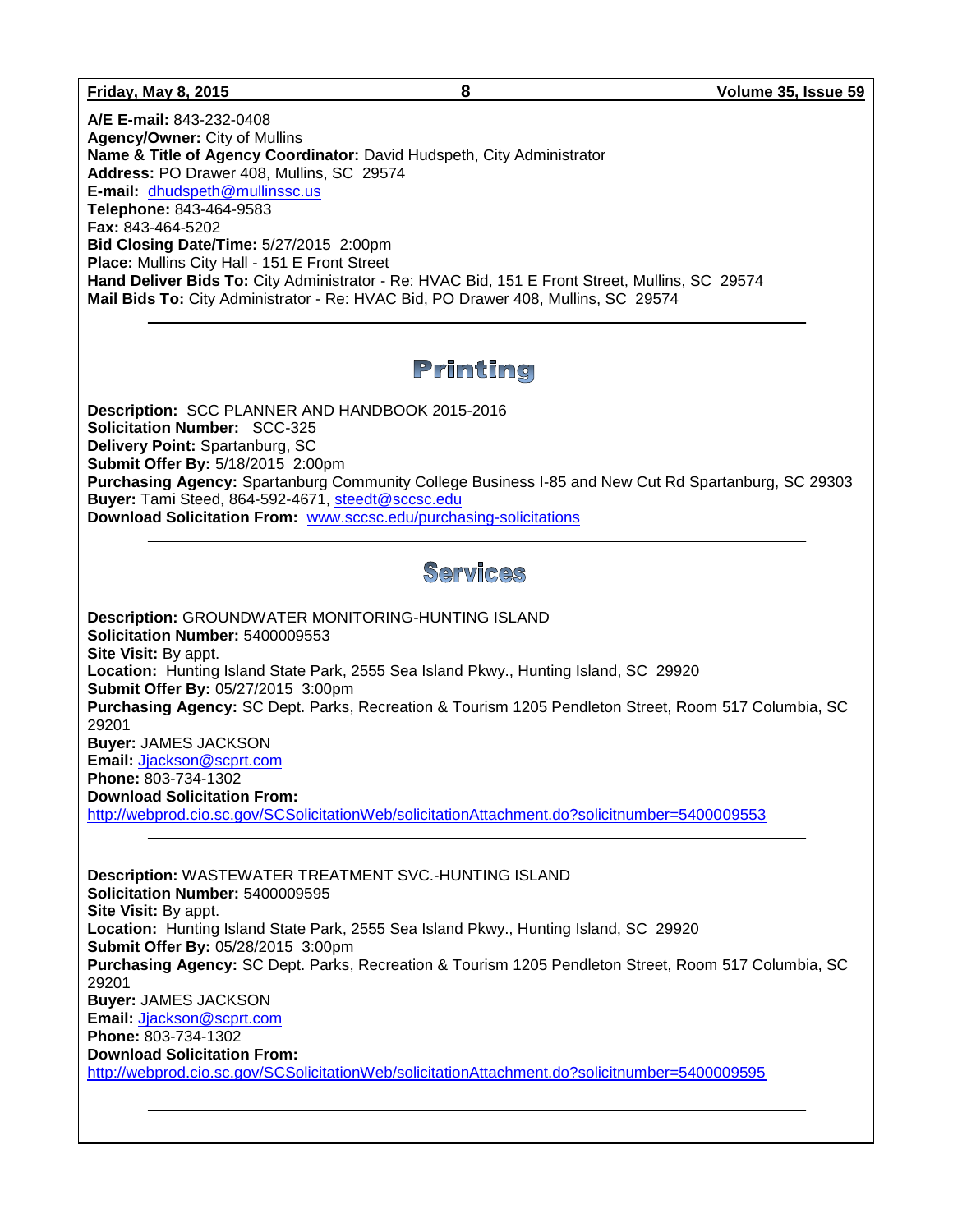| Volume 35, Issue 59 |  |  |
|---------------------|--|--|
|                     |  |  |

| <b>Friday, May 8, 2015</b>                                                                                                                                                                                                                 | 9                                                                                         | Volume 35, Issue 59                                                                                                                                                                                                    |
|--------------------------------------------------------------------------------------------------------------------------------------------------------------------------------------------------------------------------------------------|-------------------------------------------------------------------------------------------|------------------------------------------------------------------------------------------------------------------------------------------------------------------------------------------------------------------------|
| <b>Description: BANKING SERVICES (REBID)</b><br><b>Solicitation Number: 5400009655</b><br><b>Submit Offer By: 06/01/2015 10:00am</b><br>Purchasing Agency: SC Technical College System 111 Executive Center Drive, Suite 106, Columbia, SC |                                                                                           |                                                                                                                                                                                                                        |
| 29210                                                                                                                                                                                                                                      |                                                                                           |                                                                                                                                                                                                                        |
| <b>Buyer: TERESA LIVINGSTON</b>                                                                                                                                                                                                            |                                                                                           |                                                                                                                                                                                                                        |
| Email: LivingstonT@sctechsystem.edu                                                                                                                                                                                                        |                                                                                           |                                                                                                                                                                                                                        |
| <b>Download Solicitation From:</b>                                                                                                                                                                                                         |                                                                                           |                                                                                                                                                                                                                        |
| http://webprod.cio.sc.gov/SCSolicitationWeb/solicitationAttachment.do?solicitnumber=5400009655                                                                                                                                             |                                                                                           |                                                                                                                                                                                                                        |
| <b>Solicitation Number: 30-14/15</b>                                                                                                                                                                                                       | lar stone base as prepared by others) as specified for the Ebenezer Park playground area. | <b>Description:</b> RUBBER SURFACING AT EBENEZER PARK-All labor, materials, equipment, and services re-<br>quired to install approximately 9,300 square feet (sf) of resilient surfacing and related work (on a granu- |
| Delivery Point: Ebenezer Park playground area located on 842 South Ebenezer Road, Florence, SC 29501.<br><b>Pre-bid Conf.: 5/19/2015 10:00am</b>                                                                                           |                                                                                           |                                                                                                                                                                                                                        |
| <b>Location:</b> Ebenezer Park playground area at 842 South Ebenezer Road, Florence, SC<br><b>Submit Offer By:</b> 5/28/2015 2:45pm (opening at 3:00pm)                                                                                    |                                                                                           |                                                                                                                                                                                                                        |
| Purchasing Agency: Florence County Procurement Office, 180 N. Irby St. MSC-R, Rm. B-5, Florence, SC<br>29501                                                                                                                               |                                                                                           |                                                                                                                                                                                                                        |

**Buyer:** Patrick D. Fletcher, CPPB, 843-665-3018

**Download Solicitation From:** <http://florenceco.org/offices/procurement/>

**Description:** TURF MAINTENANCE FOR ATHLETIC FIELDS AT USC AIKEN **Solicitation Number:** USC-IFB-2804-MS **Delivery Point:** Columbia, SC **Pre-**bid: Non-mandatory. 5/15/2015 10:00am **Location:** USC Aiken Supply and Maintenance Building -Room 103, 471 University Parkway, Aiken SC 29801 **Submit Offer By:** 6/4/2015 3:00pm **Purchasing Agency:** University of South Carolina **Buyer:** Mac Stiles, 803-777-6718, [mac.stiles@sc.edu](mailto:mac.stiles@sc.edu) **Download Solicitation From:** <http://purchasing.sc.edu/>

**Description:** NOTE TAKING SERVICES ONLINE MARKETPLACE CONTRACT **Solicitation Number:** 61614773 **Delivery Point:** Clemson, S.C. **Submit Offer By:** 6/01/2015 2:45pm **Purchasing Agency:** Clemson University, Procurement Services, Administrative Services Bldg.,108 Perimeter Rd., Clemson, SC 29634 **Buyer:** Shirley Alexander, 864-656-2395/ [salexa2@clemson.edu](mailto:salexa2@clemson.edu) **Download Solicitation From:** Online solicitations only. Solicitations can be viewed at

[www.clemson.edu/cfo/procurement/vendors](http://www.clemson.edu/cfo/procurement/vendors)

**Description:** WATT FAMILY INNOVATION CENTER AV PROGRAMMING CONTRACT **Solicitation Number:** 61739967 **Delivery Point:** Clemson, SC **Submit Offer BY:** 06/16/2015 3:00pm **Purchasing Agency:** Clemson University, Procurement Services, Administrative Services Bldg.,108 Perimeter Rd., Clemson, SC 29634 **Buyer:** Mike Nebesky, 864-656-2067 / [nebesky@clemson.edu](mailto:nebesky@clemson.edu) **Download Solicitation From:** Online solicitations only. Solicitations can be viewed at

[www.clemson.edu/cfo/procurement/vendors](http://www.clemson.edu/cfo/procurement/vendors)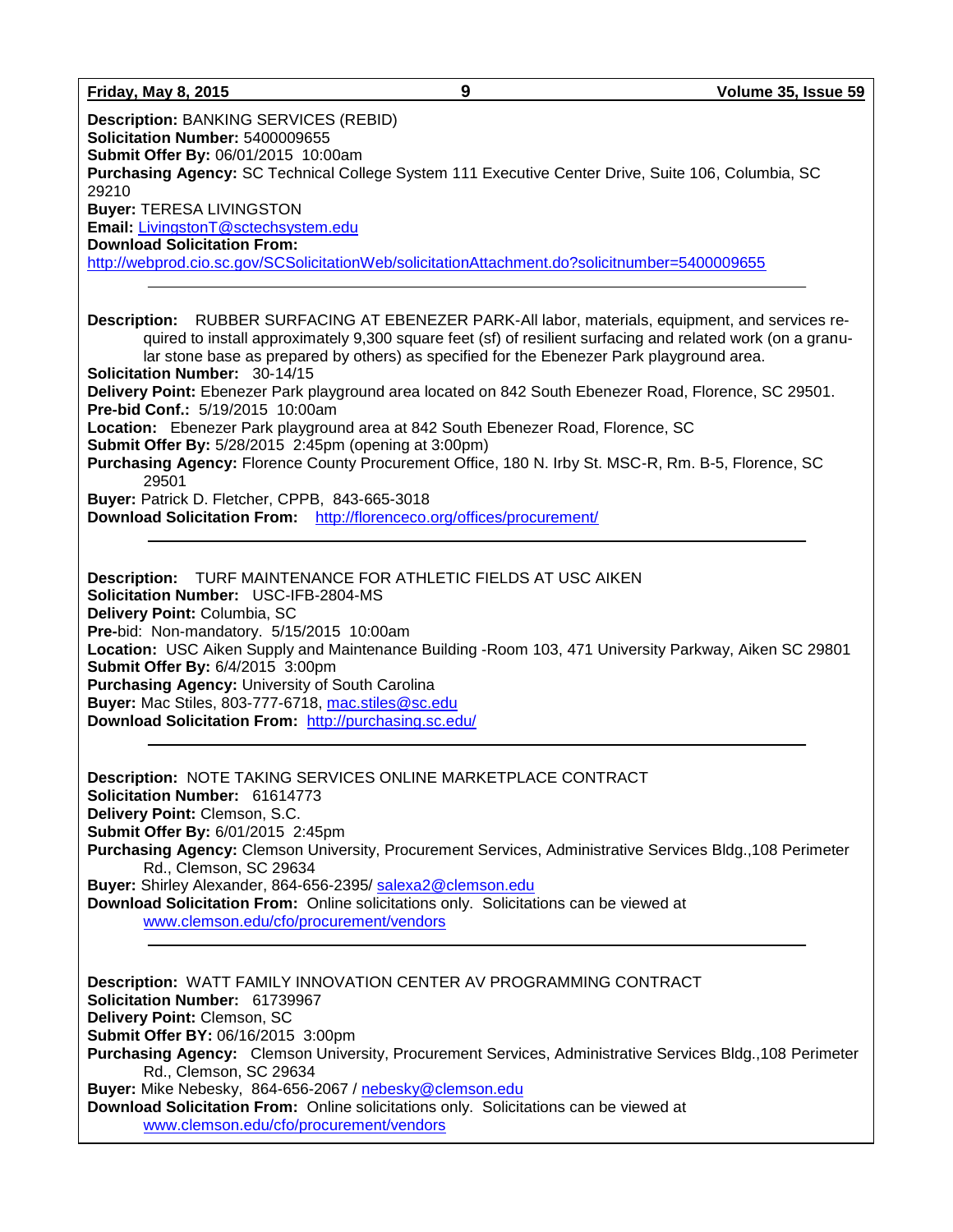**Description:** BLANKET FIDELITY BOND COVERAGE **Solicitation Number:** 2320--70419-05/27/15 **Delivery Point:** Orangeburg, SC **Submit Offer By:** 5/27/2015 11:00am **Purchasing Agency:** South Carolina State University, Office of Procurement, 300 College Street NE, Orangeburg, SC 29117 **Buyer:** Sallie Kimpson, 803-536-8754, [skimpson@scsu.edu](mailto:skimpson@scsu.edu)

**Description:** SOD STROM THURMOND WELLNESS AND FITNESS FIELDS 1, 2, AND 3 **Solicitation Number:** USC-RFQ-2814-DG **Site Visit:** 5/13/2015 10:00am, University of South Carolina, Strom Thurmond Wellness and Fitness Center, 1000 Blossom Street, Columbia South Carolina 29208 **Submit Offer By:** 5/18/2015 9:00am **Buyer:** William (Dennis) Gallman **Direct Inquiries To:** The quote package is available through the USC Purchasing website: <http://purchasing.sc.edu/> or call the USC bid line at 803-777-0255.

**Description:** LEGAL SERVICES FOR FISCAL YEARS 2016, 2017, 2018 **Solicitation Number:** RFP15-0172 **Submit Offer By:** 5/28/2015 11:00am **Purchasing Agency:** Deliver bids to Vanester S. Ravenell, Office of Finance, 578 Ellis Avenue, Orangeburg, SC 29115, Subject: Purchasing, Solicitation Number: RFP15-0172 **Direct Inquiries To:** Vanester S. Ravenell, Procurement Supervisor, [vanester.ravenell@ocsd5.net,](mailto:vanester.ravenell@ocsd5.net) responses will be found on district web page, [www.ocsd5.net](http://www.ocsd5.net/)

**Download Solicitation From:** [www.ocsd5.net](http://www.ocsd5.net/)

#### **OFFICE SPACE IN ORANGEBURG COUNTY**

#### **SOUTH CAROLINA DEPARTMENT OF HEALTH AND HUMAN SERVICES**

The State of South Carolina is seeking office space in Orangeburg County on behalf of South Carolina Department of Health and Human Services. Information about this bid can be found at [www.gs.sc.gov/sb](http://www.gs.sc.gov/sb-ps/leasing/LS-solicitations.phtm)[ps/leasing/LS-solicitations.phtm.](http://www.gs.sc.gov/sb-ps/leasing/LS-solicitations.phtm) Please direct your responses and inquiries in writing to Cynthia Young, 1200 Senate Street, Suite 460, Columbia, SC 29201, Fax 803-734-0592, or [cyoung@gs.sc.gov.](mailto:cyoung@gs.sc.gov)

All proposals must be received in the Real Property Services Office on or before 4:00pm, 6/5/2015.

### **OFFICE SPACE IN LEXINGTON OR RICHLAND COUNTY**

#### **SOUTH CAROLINA DEPARTMENT OF SOCIAL SERVICES**

The State of South Carolina is seeking office space in Lexington or Richland County on behalf of South Carolina Department of Social Services. Information about this bid can be found at [www.gs.sc.gov/sb-ps/leasing/LS](http://www.gs.sc.gov/sb-ps/leasing/LS-solicitations.phtm)[solicitations.phtm.](http://www.gs.sc.gov/sb-ps/leasing/LS-solicitations.phtm) Please direct your responses and inquiries in writing to Cynthia Young, 1200 Senate Street, Suite 460, Columbia, SC 29201, Fax 803-734-0592, or [cyoung@gs.sc.gov.](mailto:cyoung@gs.sc.gov)

All proposals must be received in the Real Property Services Office on or before 4:00pm, 6/5/2015.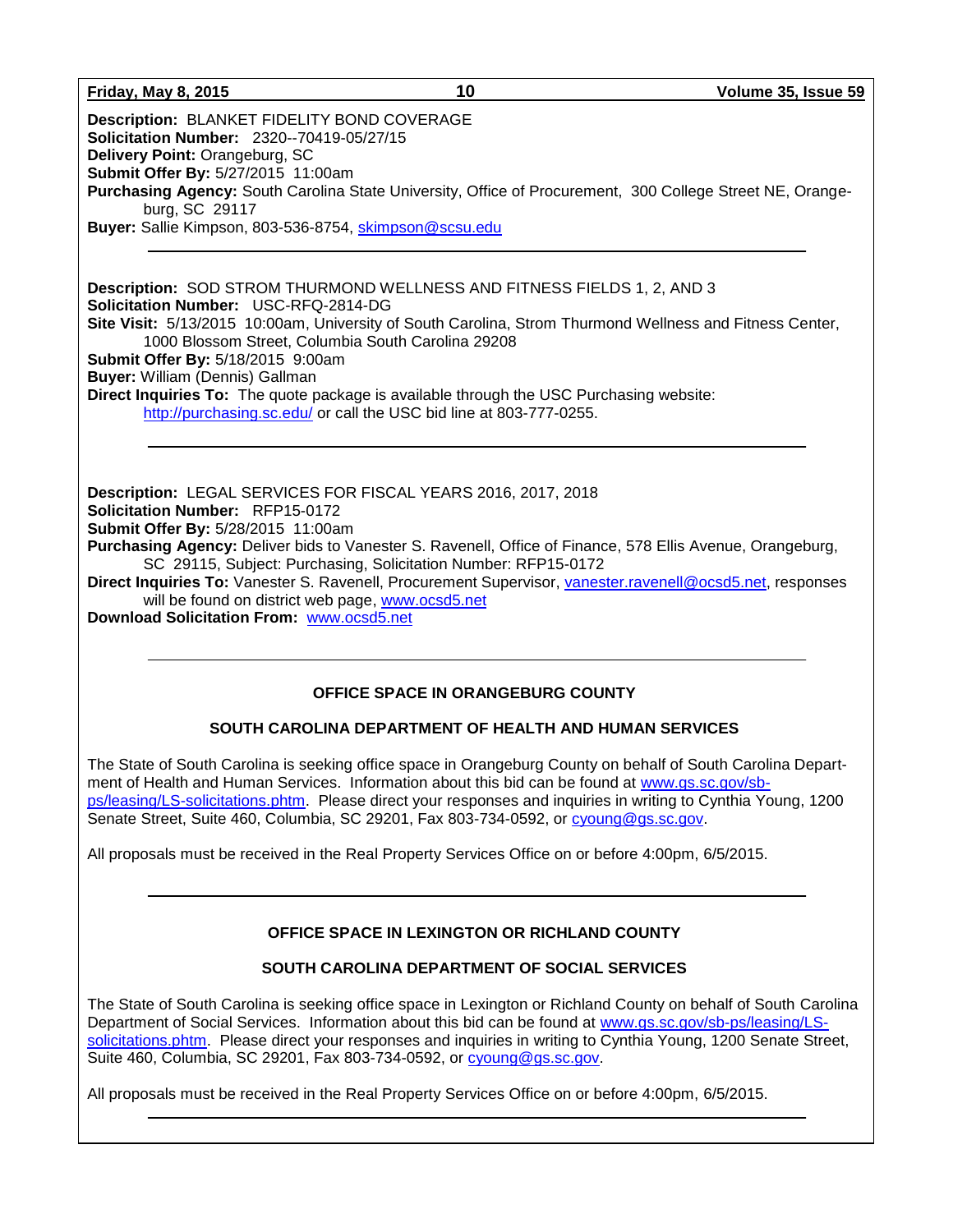| <b>Friday, May 8, 2015</b>                                                                                                                                             | 11                                                                                                                                                                                                                                                                                                                                            | Volume 35, Issue 59 |
|------------------------------------------------------------------------------------------------------------------------------------------------------------------------|-----------------------------------------------------------------------------------------------------------------------------------------------------------------------------------------------------------------------------------------------------------------------------------------------------------------------------------------------|---------------------|
|                                                                                                                                                                        | <b>Supplies</b>                                                                                                                                                                                                                                                                                                                               |                     |
| Solicitation Number: 5400009590<br>Submit Offer By: 06/15/2015 10:00am                                                                                                 | <b>Description: SCDOT INVENTORY RAINCOATS AND RAINSUITS</b><br>Purchasing Agency: Procurement Office 955 Park Street Room 101 Columbia, SC 29201-3976                                                                                                                                                                                         |                     |
| <b>Buyer: ANDREA BOWMAN</b><br>Email: Bowmanae@scdot.org<br>Phone: 803-737-1484<br><b>Download Solicitation From:</b>                                                  |                                                                                                                                                                                                                                                                                                                                               |                     |
|                                                                                                                                                                        | http://webprod.cio.sc.gov/SCSolicitationWeb/solicitationAttachment.do?solicitnumber=5400009590                                                                                                                                                                                                                                                |                     |
| <b>Description: SCDOT INVENTORY GRADER BLADES</b><br>Solicitation Number: 5400009572<br>Submit Offer By: 06/15/2015 10:00am                                            |                                                                                                                                                                                                                                                                                                                                               |                     |
| <b>Buyer: ANDREA BOWMAN</b><br>Email: Bowmanae@scdot.org<br>Phone: 803-737-1484                                                                                        | Purchasing Agency: Procurement Office 955 Park Street Room 101 Columbia, SC 29201-3976                                                                                                                                                                                                                                                        |                     |
| <b>Download Solicitation From:</b>                                                                                                                                     | http://webprod.cio.sc.gov/SCSolicitationWeb/solicitationAttachment.do?solicitnumber=5400009572                                                                                                                                                                                                                                                |                     |
| Solicitation Number: 5400009400<br>Submit Offer By: 05/26/2015 10:00am<br><b>Buyer: JANICE DIXON</b><br>Email: DIXONJY@SCDOT.ORG<br><b>Download Solicitation From:</b> | Description: WEMBLY CREEK BRIDGE INSTALL AND CRANE RENTAL<br>Purchasing Agency: Procurement Office 955 Park Street Room 101 Columbia, SC 29201-3976<br>http://webprod.cio.sc.gov/SCSolicitationWeb/solicitationAttachment.do?solicitnumber=5400009400                                                                                         |                     |
| <b>SOLICITATION NUMBER: 5400009631</b><br><b>SUBMIT OFFER BY: 05/19/2015 2:00pm</b><br>BLYTHEWOOD, SC 29016<br><b>BUYER: DELORIS SWEEPER</b>                           | DESCRIPTION: WHELEN, TREMCO, STAR HEADLIGHT AND ACCYS.<br>PURCHASING AGENCY: SC DEPARTMENT OF PUBLIC SAFETY 10311 WILSON BOULEVARD, D-1                                                                                                                                                                                                       |                     |
| <b>EMAIL: DELORISSWEEPER@SCDPS.GOV</b><br><b>DOWNLOAD SOLICITATION FROM:</b>                                                                                           | http://webprod.cio.sc.gov/scsolicitationweb/solicitationattachment.do?solicitnumber=5400009631                                                                                                                                                                                                                                                |                     |
| Description: PROVIDE DOORS AND HARDWARE<br>Solicitation Number: 1415-32<br>Submit Offer By: 5/21/2015 11:30am                                                          | Delivery Point: Hartsville Maintenance Facility, 401 Society Avenue, Hartsville, SC 29550 and Darlington<br>Maintenance Facility, 120 East Smith Avenue, Darlington, SC 29532                                                                                                                                                                 |                     |
|                                                                                                                                                                        | Purchasing Agency: Darlington County School District, 120 East Smith Avenue, Darlington, SC 29532<br>Buyer: Nan Johnson, 843-398-2272, Nannette.Johnson@darlington.k12.sc.us<br>Download Solicitation From: www.darlington.k12.sc.us click "Departments" click "Finance & Procurement"<br>click "Solicitations" click "2014-15 Solicitations" |                     |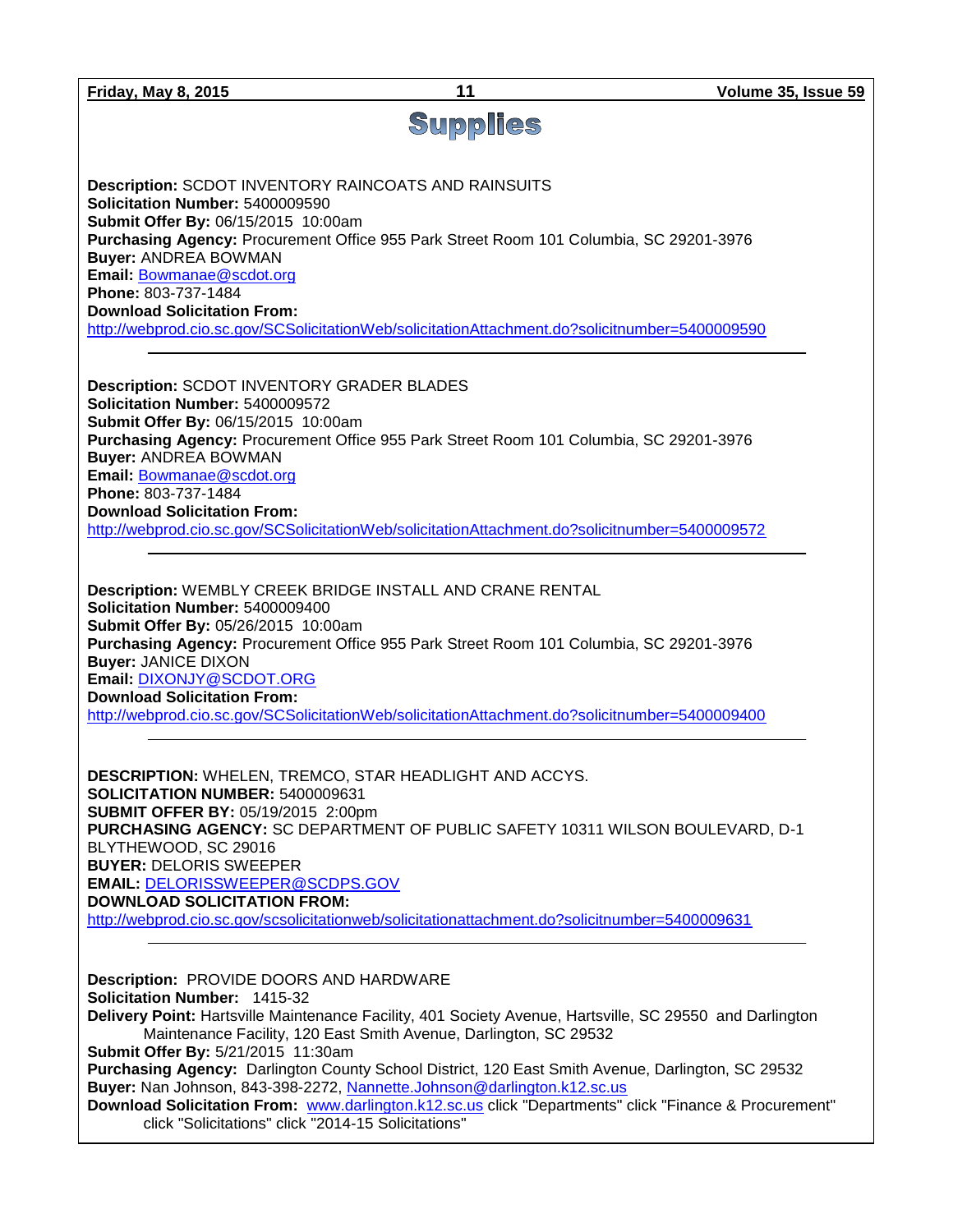

#### **SCRAP METAL**

The Cherokee County Council will receive requests for proposals until 2:00pm, 6/1/2015 from any company that is interested in the purchase of the SCRAP METAL at the Cherokee County Landfill.

Request for information and packets may be obtained from the office of Special Projects Coordinator, Delisa Coggins, during normal working hours. The office is located at 110 Railroad Ave, Gaffney, SC 29340. To request a package please email [delisa.coggins@cherokeecountysc.com](mailto:delisa.coggins@cherokeecountysc.com) or by fax 864-487-2796. Bidder must reference bid no. 2015-10 when submitting their sealed bid.

#### **SURPLUS PROPERTY**

The SC Department of Juvenile Justice is offering surplus property for public sale. These items will be sold in lots and include such items as televisions, industrial dryers, security camera equipment and hardware, CPR equipment, typewriters, and desks.

These items will be made available for public view on 5/14/ 2015 in Columbia, SC. A listing of the available items and directions to the public sale may be obtained by contacting Chuck Meathrell at crmeat@scdji.net. Bidders may bid on one lot or any number of lots but must bid on all items within a lot. Lots will be awarded to the highest bidder per lot and awarded items must be paid and claimed by the winner within five business days of award. Sealed bids are due by close of business on 6/1/2015 to:

> SCDJJ Purchasing Attn: Steve Pullie PO Box 21069 Columbia, SC 29221

# NOTICES



**Reverse Trade Show**

June 11, 2015 9:00am - 12:00pm

Lexington Municipal Conference Center -- 111 Maiden Lane, Lexington Designed specifically for the small business, new start-up business, local "Mom and Pop" shops, and historically underutilized business owner. For more information, please see our website at: [www.scagpo.org](http://www.scagpo.org/)

### **JOB OPPORTUNITIES WITH THE DIVISION OF PROCUREMENT SERVICES**

The Budget and Control Board's Division of Procurement Services is looking for experienced Procurement Managers and a Senior Architect. Please read more about these opportunities below:

[Job Opportunities with the Division of Procurement Services](http://procurement.sc.gov/webfiles/MMO_scbo/SCBO%20Online/DPS_procurement_opportunities.pdf)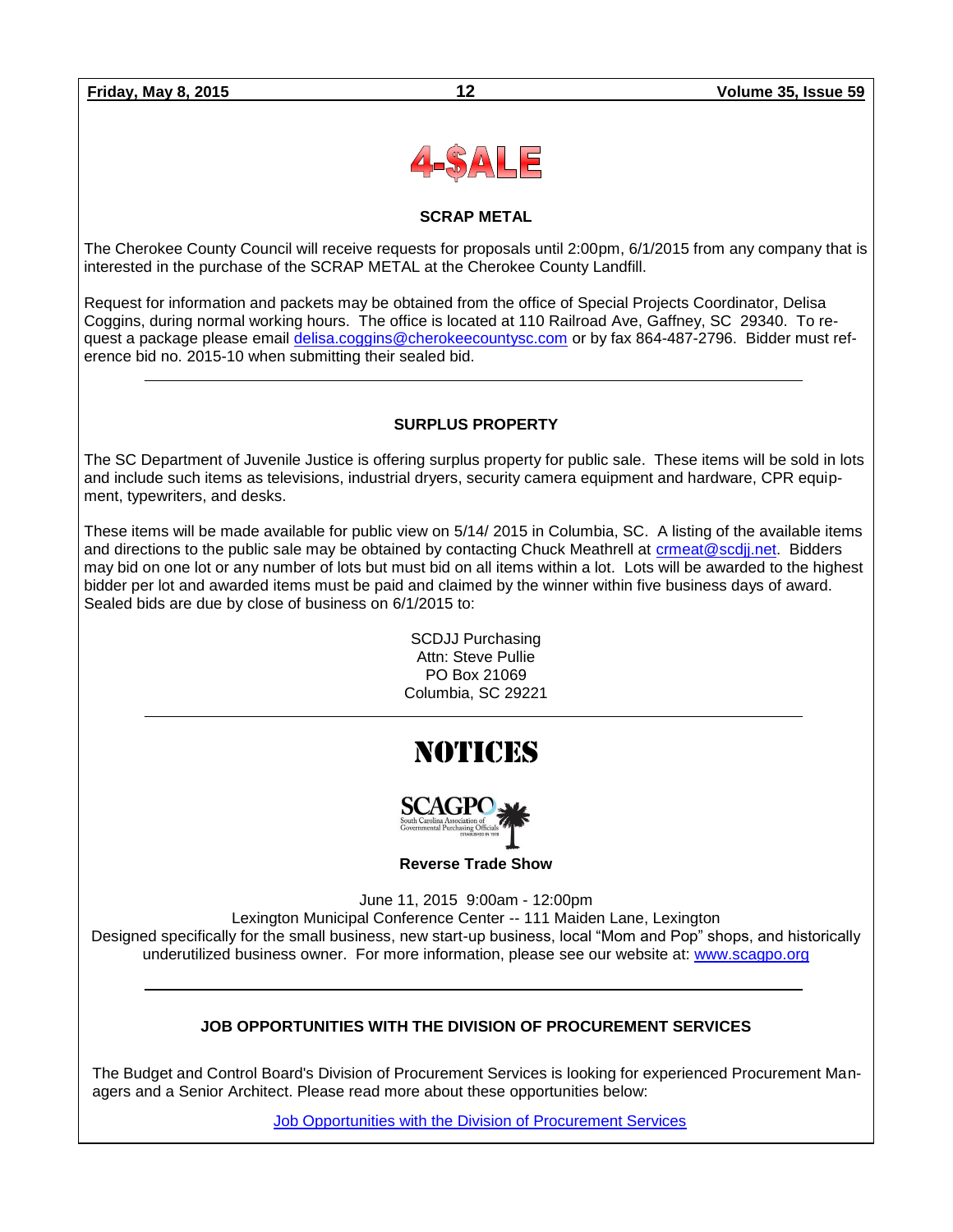#### **VENDORS, DON'T NEGLECT TO CHECK THE STATE'S FIXED PRICE BIDS**

If authorized by the original solicitation, the State may use "competitive fixed price bidding" to create procurements with an open response date. These fixed price bids are advertised in SCBO once, but the solicitation may provide for bids to be accepted continuously or periodically during the contract term. The links below take you to a listing of all open solicitations conducted by the central purchasing office using the competitive fixed pricing bidding rules.

> Fixed Price Bids - [Information Technology](http://www.mmo.sc.gov/PS/vendor/PS-vendor-fixed-price-bids-it.phtm) (Open Response Date) Fixed Price Bids - [Supplies & Services](http://www.mmo.sc.gov/PS/vendor/PS-vendor-fixed-price-bids-ss.phtm) (Open Response Date)

#### **INSPECTOR GENERAL'S FRAUD HOTLINE** (State Agency fraud only)

1-855-723-7283 / [http://oig.sc.gov](http://oig.sc.gov/)

#### **COMMENTS?**

The Division of Procurement Services encourages you to make your comments via the following methods: Customer Comment System:<http://www.mmo.sc.gov/PS/ccs/MMO-ccs-index.phtm> Telephone 803-737-0600

# **Remaining State Government Holidays**

#### **SCBO will not be published on these days**

**Confederate Memorial Day** Monday, May 11

> **Memorial Day** Monday, May 25

**Independence Day** *(Observed)* Friday, July 3

**Labor Day** Monday, September 7

**Veterans Day** Wednesday, November 11

**Thanksgiving Day** Thursday, November 26

**Day after Thanksgiving Day** Friday, November 27

**Christmas Eve** Thursday, December 24

**Christmas Day** Friday, December 25

**Day after Christmas** *(Expected observance)* Monday, December 28